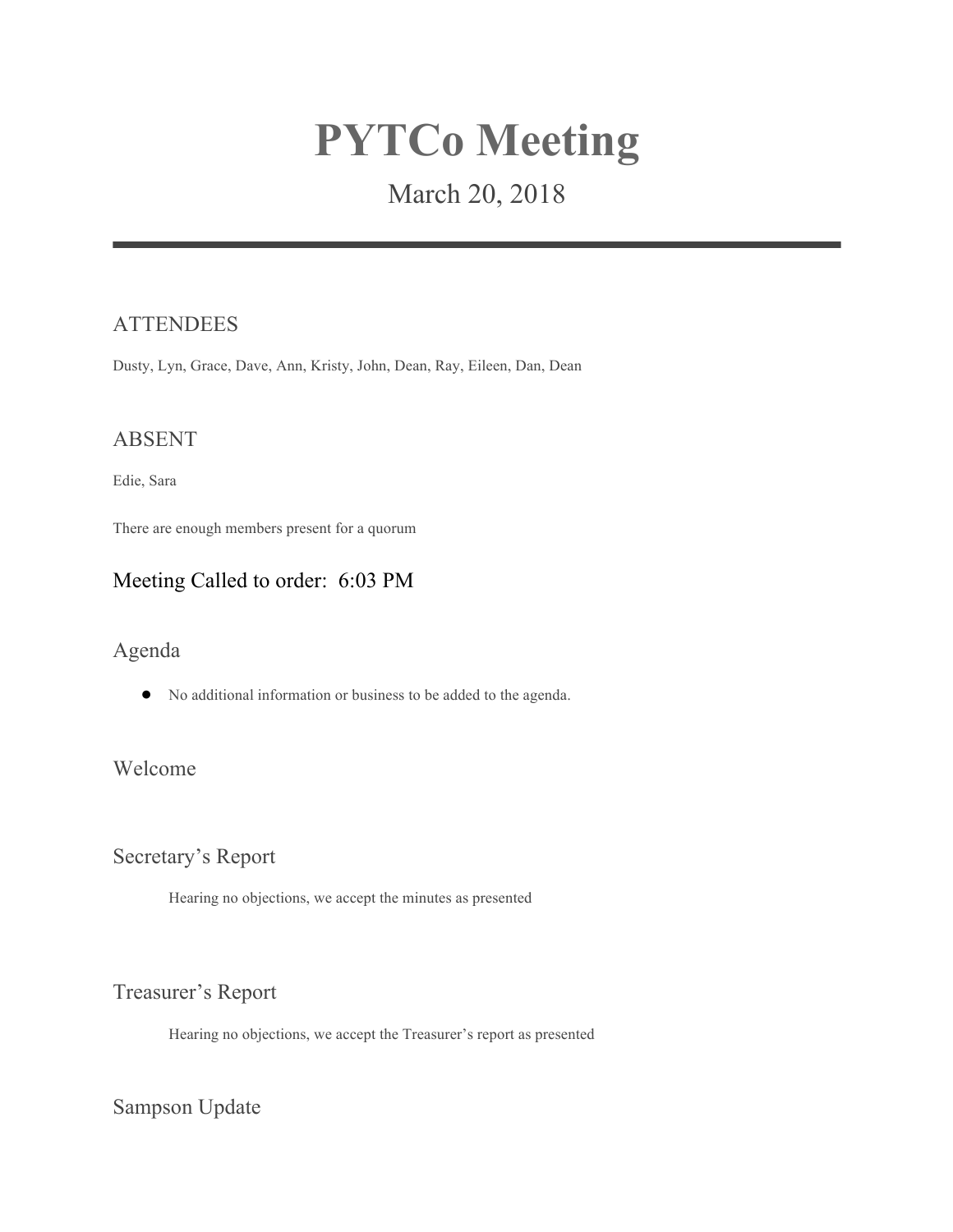1. Updates on Iversen- bids to village

#### Old Business

1. Future Grants-

Allison Yonts is looking to write grants and assist our board in doing so.

#### 2. A Night On The Radio-

We made \$469. It went so well that we are looking to do it again.

#### 3. Wizard Of Oz-

The production team will be meeting soon. We are unable to use the Academy so we will try for the middle school.

#### 4. Touch A Truck-

10AM til 1 PM at the PY Elementary School bus loop. We have 30 pieces of equipment coming. We need people to bring baked goods to sell.

#### 5. \$40 for 40 Campaign-

Dusty talked to Tara about a possible logo but has not heard back from her. The logo needs to explain the idea of the campaign. John brought up the idea of giving something to those who donate- such as a brass star with "Thanks for your Donation". Dave will look into this.

#### New Business

1. Annual Scholarship-